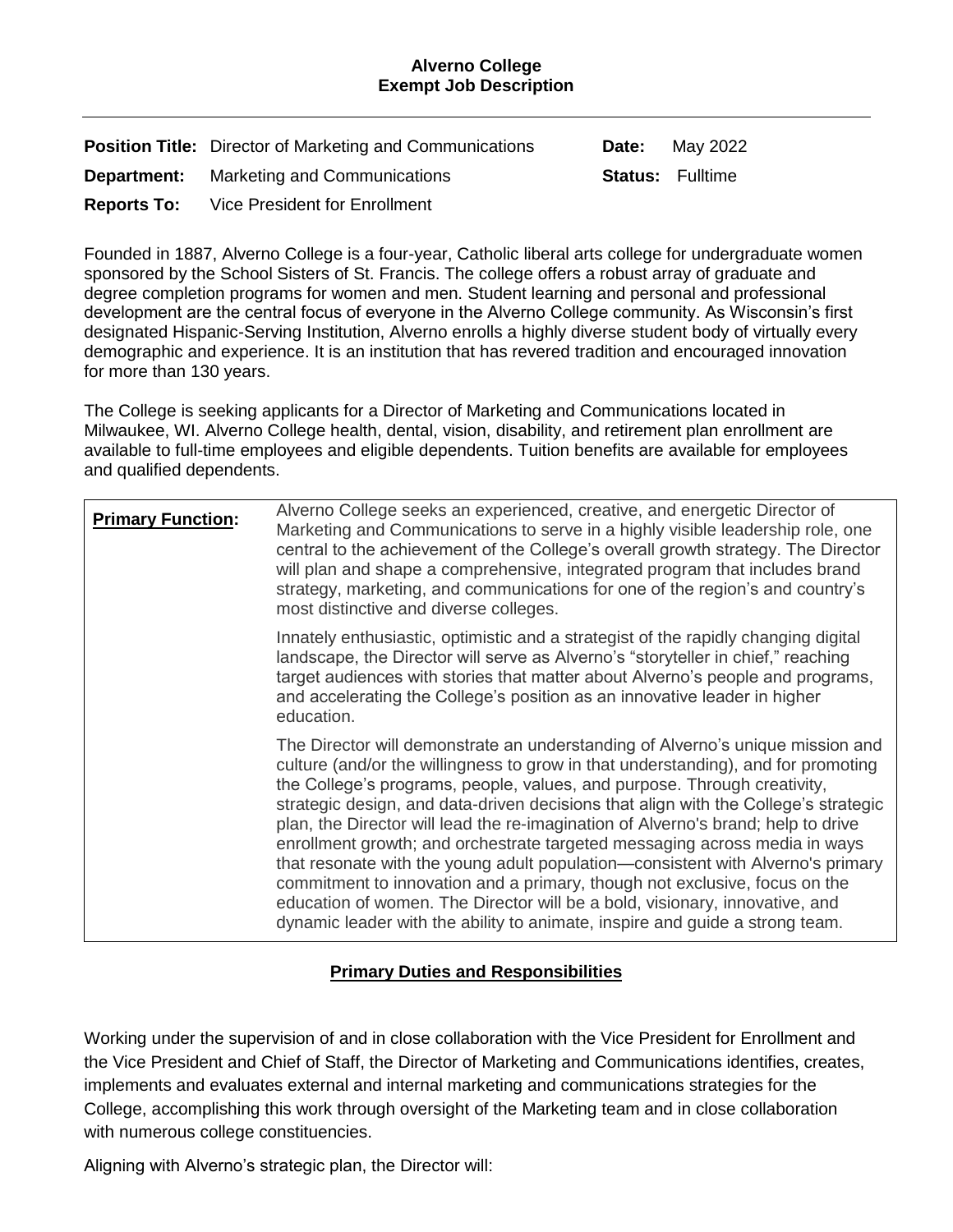- 1. Develop, share, and execute a comprehensive marketing plan.
- 2. Develop and oversee a marketing and communications budget aligned with the plan.
- 3. Design and implement marketing campaigns in concert with enrollment and college goals.
- 4. Strengthen Alverno's brand identity and awareness among external and internal audiences.
- 5. Oversee the design, content, maintenance, and updating of Alverno's website.
- 6. Provide strategic direction and oversight of Alverno's social media presence.
- 7. Serve as institutional leader of all marketing and communication-related activities, events, publications, and programs.
- 8. Serve as the primary college marketing liaison to deans and faculty program leaders.
- 9. Oversee development of print, web, and digital promotion and recruiting material for college programs.
- 10. Develop and maintain relationships with appropriate media organizations and respond to media requests.
- 11. Serve as the primary agency liaison and oversee all work to ensure timely, successful, and appropriate design and placements.
- 12. Produce and disseminate external and internal communications highlighting Alverno's success stories.
- 13. Advise, coordinate and lead in the creation and distribution of regular, special, and emergency internal communication notifications.
- 14. Advise college leadership concerning media requests and events.
- 15. Serve as the primary spokesperson for Alverno, when requested or in the President's absence.
- 16. Hire, develop and oversee Alverno's Marketing and Communications staff, as well as student interns.
- 17. Promote diversity, inclusion, and multicultural competence within a professional environment and contribute to the College's strategic plan of inclusion.
- 18. Serve and advise on the Administrative Council and College Council and other committees as requested.
- 19. Complete special projects and tasks, as assigned.

## **Qualifications**

## **Required:**

- 1. Bachelor's Degree in communications, journalism, marketing, public relations, or a related field.
- 2. Minimum six years of experience with brand enhancement, program marketing, and communications.
- 3. Leadership experience.
- 4. Knowledge of principles of management including strategic planning, resource management, leadership, communication methods, staff supervision, and performance management.
- 5. Exceptional communication, analytical, and judgment skills.
- 6. Enrollment experience in linking marketing to specific academic programs to drive enrollment is strongly preferred.
- 7. Excellent storyteller with an eye for innovation.

## **Preferred:**

- 1. Master's degree.
- 2. Higher education experience in a private institution.
- 3. Experience with digital marketing tools and social media marketing is strongly preferred.